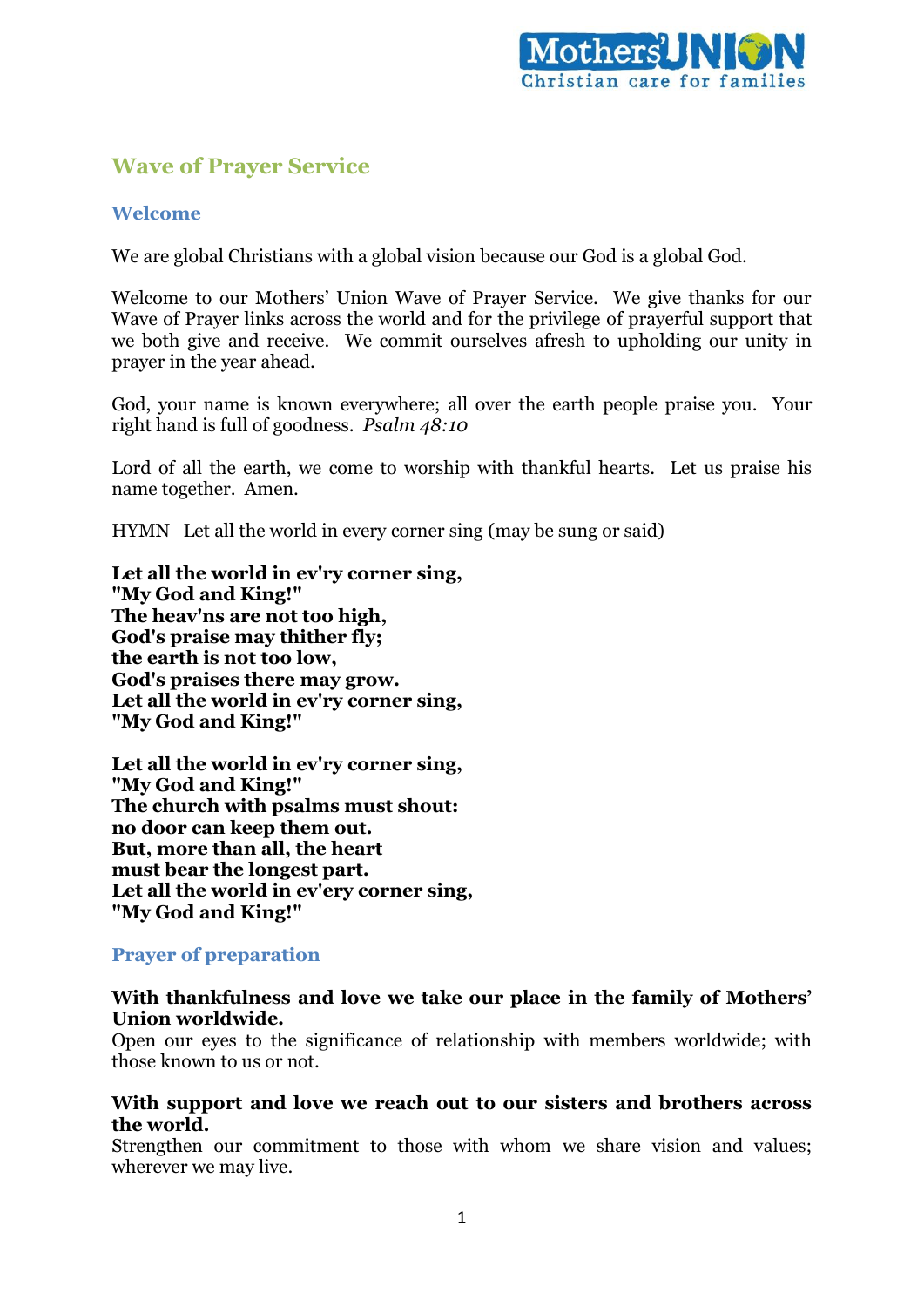

**In unity and love we link hands with our worldwide family of God.** Unite us in worship; build us in service, as together we seek to share your love. **In Jesus' name. Amen.**

#### **Confession**

**Merciful Lord, who died that we may be accepted into the family of God, forgive us for the times when our love for each other is strained, when the bonds between us are loose. Forgive us when we choose to ignore the joys of shared relationship and focus on weakness and strife. Help us to change our selfish ways that we may love God and his children with all our hearts. Amen.**

### **Absolution**

May our heavenly Father open wide his arms in loving forgiveness and grace. May we know the joy of restored relationship with God and his people. **Amen.**

### **New Testament Reading: Ephesians 3:14-22**

For this reason I fall on my knees before the Father, <sup>15</sup> from whom every family in heaven and on earth receives its true name. <sup>16</sup> I ask God from the wealth of his glory to give you power through his Spirit to be strong in your inner selves, <sup>17</sup> and I pray that Christ will make his home in your hearts through faith. I pray that you may have your roots and foundation in love, <sup>18</sup> so that you, together with all God's people, may have the power to understand how broad and long, how high and deep, is Christ's love.19Yes, may you come to know his love - although it can never be fully known and so be completely filled with the very nature of God. <sup>20</sup> To him who by means of his power working in us is able to do so much more than we can ever ask for, or even think of: <sup>21</sup> to God be the glory in the church and in Christ Jesus for all time, forever and ever! Amen.

This is the Word of the Lord. **Thanks be to God.**

### **EASTERN ZAMBIA**

We pray for Georgina Banda, the interim Diocesan President, and for the Ven. Canon Phillip Mwale, the Diocesan Mothers' Union Chaplain. Our correspondent in Leicester Diocese is Jeannie Brightwell.

Eastern Zambia is the least developed of Zambia's ten provinces. Its provincial capital is Chipata which is becoming a fast growing urban centre. The whole of Zambia is suffering the difficulties of rapid industrialisation along with the problem of underdeveloped, thinly populated areas.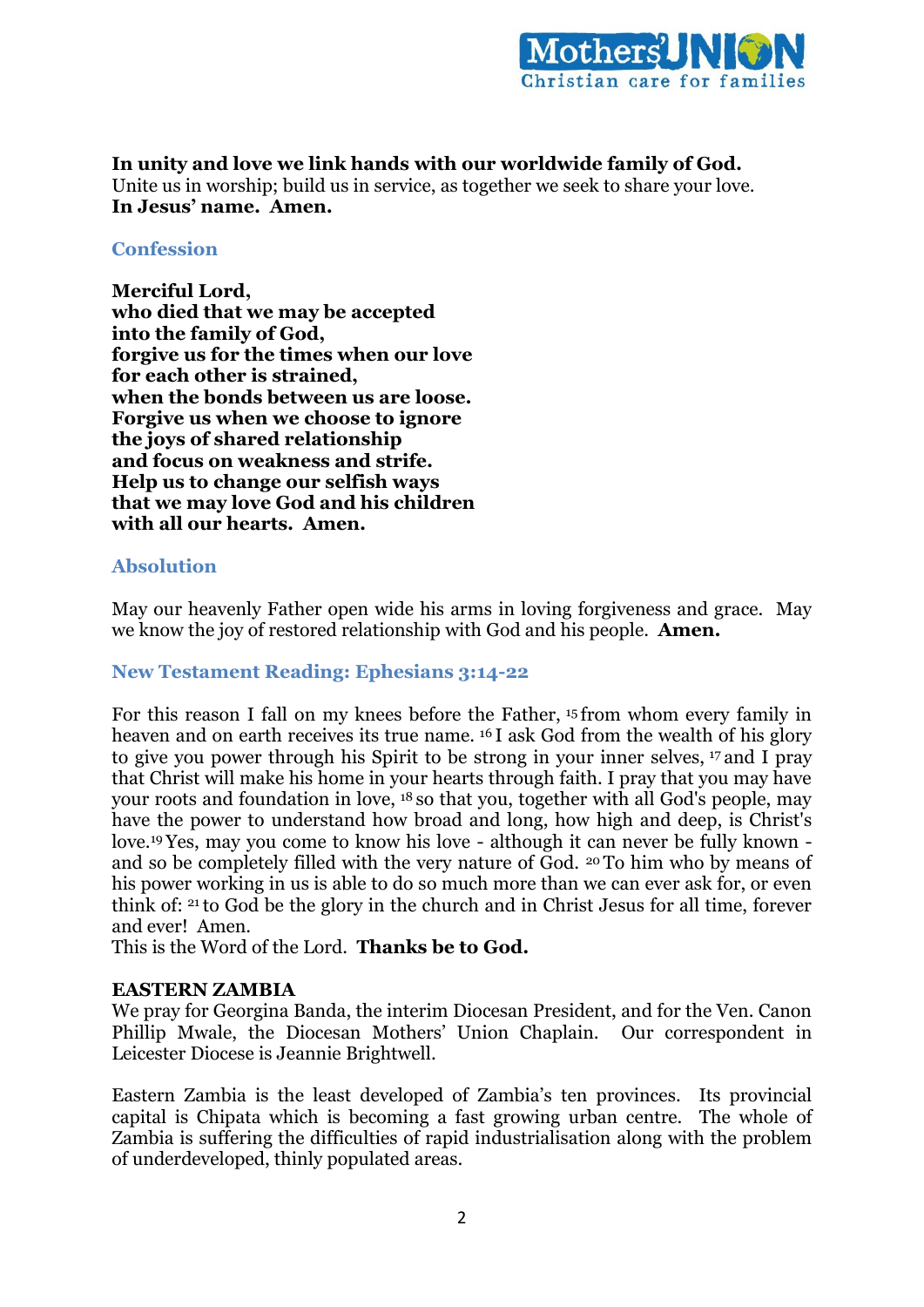

The elections this year for the new Diocesan President in Eastern Zambia have been called into question. There was a petition against the results and consequently Mothers' Union is currently being run by an interim committee. We hope that when the new Diocesan President is in place, exchanges of our activities, projects, special MU days, prayers and services will flow.

#### LET US PRAY

Loving Lord, we remember our sisters in Eastern Zambia as they go about their daily tasks in your presence. We pray that the election difficulties may soon be resolved so that Mothers' Union can address itself wholeheartedly to its calling. Let our prayers bring comfort and peace. AMEN.

### **Silence for reflection**

### **Gospel Reading: Mark 12:28-31**

Hear the Gospel of our Lord Jesus Christ. **Glory to you, O Lord.**

One of the teachers of the law came and heard them debating. Noticing that Jesus had given them a good answer, he asked him, 'Of all the commandments, which is the most important?'

**<sup>29</sup>** 'The most important one,' answered Jesus, 'is this: "Hear, O Israel: the Lord our God, the Lord is one. **<sup>30</sup>** Love the Lord your God with all your heart and with all your soul and with all your mind and with all your strength." **<sup>31</sup>** The second is this: "Love your neighbour as yourself." There is no commandment greater than these.'

This is the Gospel of the Lord. **Praise to you, O Christ.**

### **MOMBASA in KENYA**

We pray for Martha Mwaro, the Diocesan President and Phoebe Altieno Maina, the Diocesan Links Co-ordinator, corresponding with Margaret Watts of the Leicester Diocese.

Mombasa is a coastal city in south east Kenya, situated along the Indian Ocean. It is the second largest city after Nairobi. It is a great trading centre with several items such as glass, copper, iron and rhino horn passing through the coast. Mombasa has a long history and tracings can be found in writings of the 16<sup>th</sup> century. In present times, it has become a great holiday venue where fine hotels can be located for those seeking rest and refreshment.

The Cathedral of Mombasa is a magnificent white structure, known as the Anglican Church of Kenya. However, there are many places of worship to cope with the city's diverse communities and several different denominations and languages.

The Cathedral in Mombasa has a very strong Mothers' Union presence, who are the backbone of the Church. They organise many different events on a large scale within the Church, e.g. training Girls Friendly Society and Boys Brigade to work with young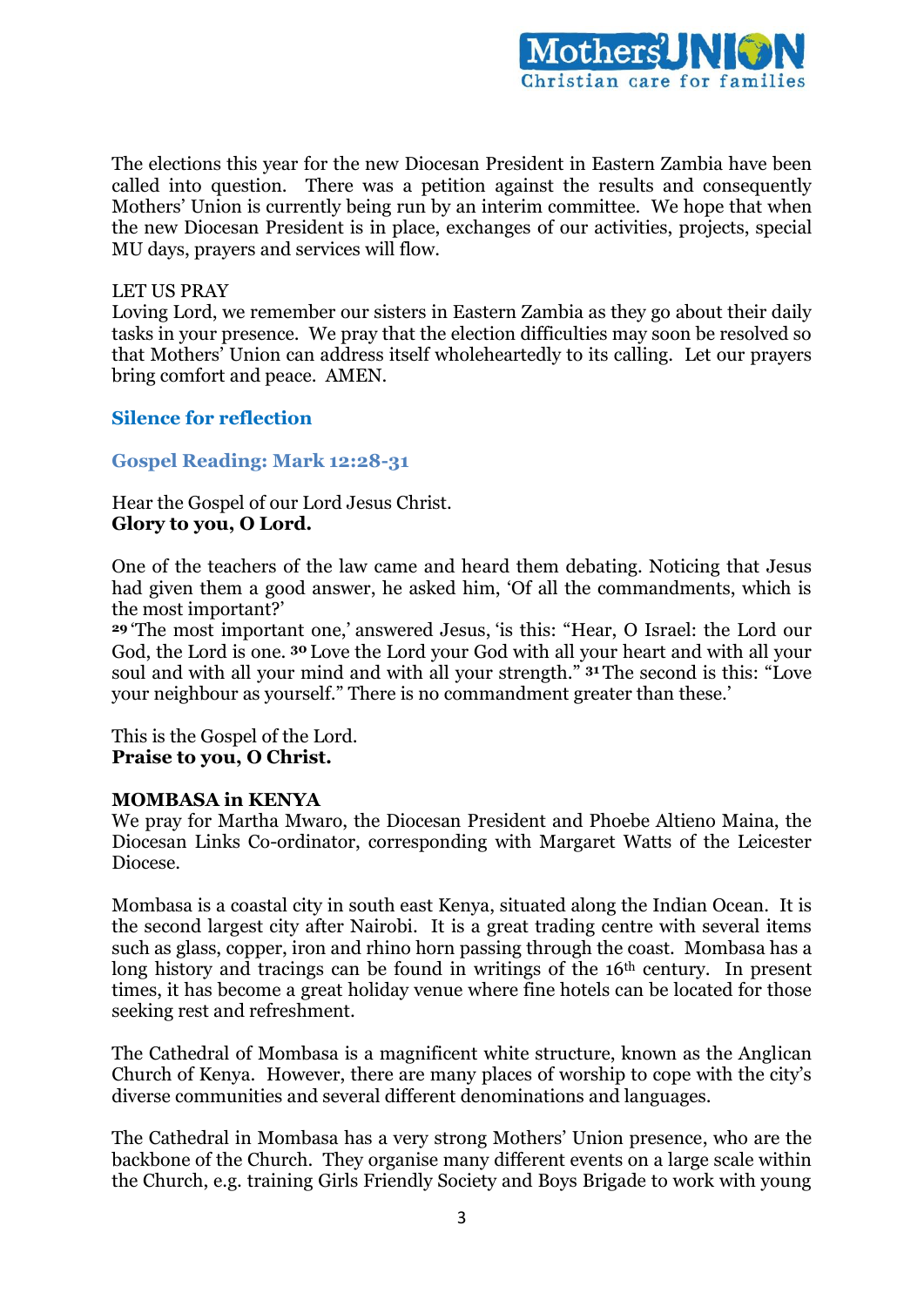

people. Mothers' Union members also train groups in First Aid, mental health and wellbeing. Conferences are held on a large scale and also large numbers of members are enrolled.

### LET US PRAY

Loving Lord, we remember our sisters in Mombasa as they go about their daily tasks in your presence. We pray and uphold them in their valuable work, educating and strengthening others. We pray for all the families whose lives they touch, with understanding and compassion. Give them strength and courage to reach out to all the members helping them in the communities in which they live. Let our prayers bring comfort and peace. AMEN.

### **Silence for reflection**

#### **GWAGWALADA in NIGERIA EKITI-WEST in NIGERIA**

We pray for the Mothers' Union in Nigeria.

Since the Anglican Province of Nigeria has separated itself from the rest of the Anglican Communion, there is still no communication between Central Mothers' Union and Nigeria.

However, Mothers' Union has been present in Nigeria for well over 100 years, having started in 1908 and the two dioceses with which we continue to be linked are Gwagwalada and Ekiti-West. We pray for Mothers' Union members in these two dioceses.

Nigeria is Africa's most populous country with over 190 million inhabitants. 40% of its population is under 14. It is one of Sub-Saharan Africa's largest economies and relies heavily on oil as its main source of revenue. Despite this, more than 60% of Nigeria's population live in extreme poverty.

#### LET US PRAY

Loving Lord, we remember our sisters in Gwagwalada and Ekiti-West as they go about their daily tasks in your presence. We bring before you their many projects and particularly their work in raising awareness of HIV/AIDS in the community. We acknowledge the rift between Nigeria and the rest of the Anglican Communion and pray that Mothers' Union may be able to help towards reconciliation. Let our prayers bring comfort and peace. AMEN.

### **Silence for reflection**

#### **TEMOTU in SOLOMON ISLANDS**

We pray for the people of the Solomon Islands, and in particular for the Diocese of Temotu. Although keeping in touch with such a remote area of the South Pacific is very difficult, RoseMarie Manning is our Leicester Diocesan correspondent. She receives information each month from the Melanesian Mission, an Anglican organisation whose president is the Archbishop of Canterbury.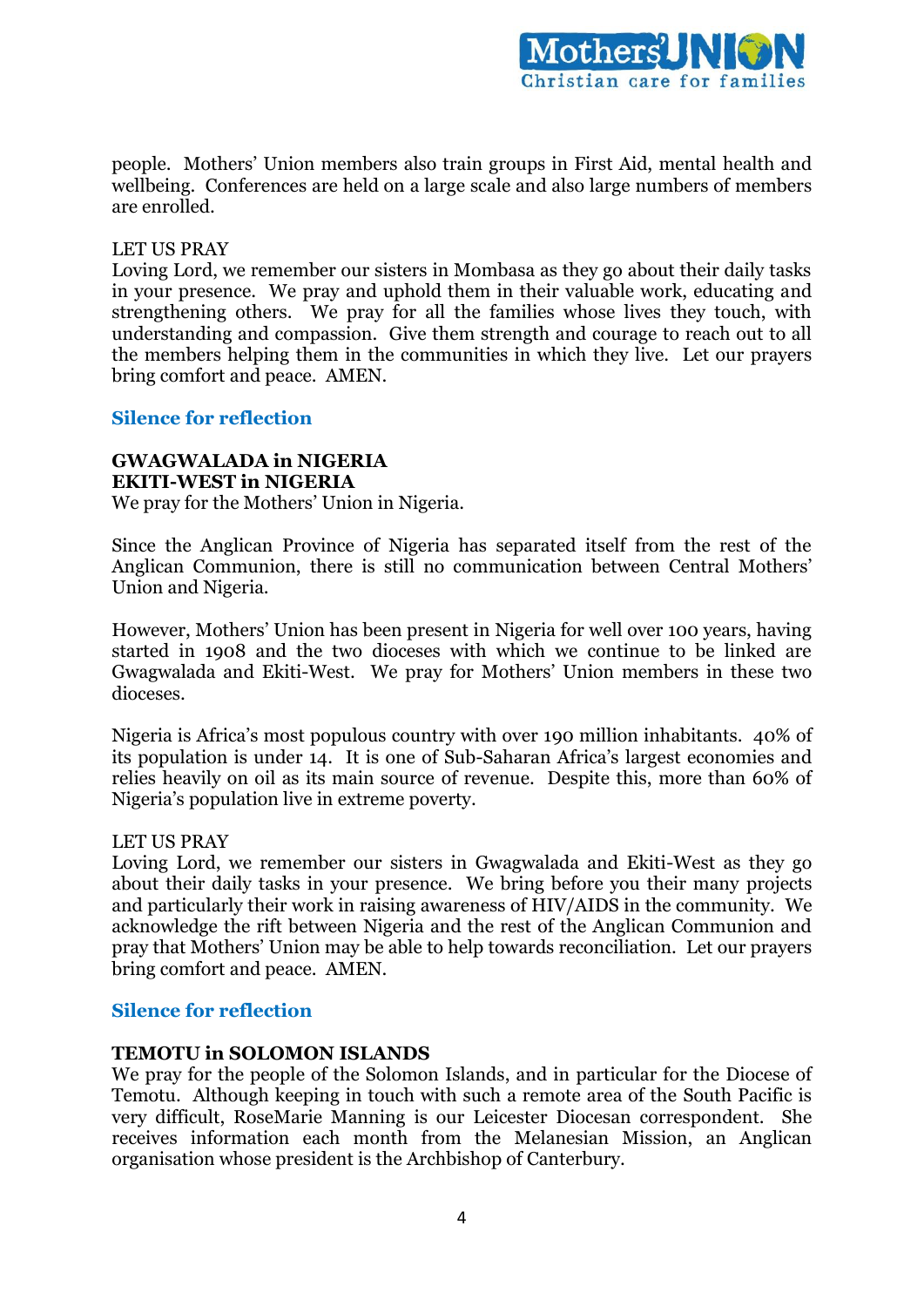

Temotu is the easternmost province of the Solomon Islands and consists of two chains of islands which run parallel to each other from North West to South East. The capital of the province is Lata where there is an airstrip and a hospital, which provides general and tropical medical care. Most of the cases treated there are infectious or gynaecological.

Honiara, the capital of the Solomons, is currently experiencing a second wave of Covid. The pandemic reached the islands in mid-January this year. This resulted in some food shortages across the country as ships were not permitted to take cargoes to the islands due to travel restrictions. Farmers in Guadalcanal have been stopped from travelling into Honiara to sell their vegetables and many people are having the greatest difficulty in accessing fresh food.

### LET US PRAY

Loving Lord, we remember our sisters in Temotu as they go about their daily tasks in your presence. We bring before you our concerns for the people of the Solomon Islands as they face the second wave of Covid infections. We pray for those who are afraid of having the vaccine and ask that truthful messages are shared across the islands to keep people healthy, safe and calm. Let our prayers bring comfort and peace. AMEN.

### **Silence for reflection**

#### **LEICESTER in ENGLAND**

We pray for our Board of Trustees as they take on extra responsibilities pending the appointment of a President – for Mary Clarkson, Ruth Fryer, Janice Lunn, Eileen Payne, Margaret Rouse, Yvonne Smith, Sue Wilson and our Faith Advisor Canon Cynthia Thomson. We pray also for our new Administrator Kate Cooper.

Leicester Diocese now has over 120 diocesan members and 30 indoor members. Our branch members continue to meet and not only value fellowship but also show great enthusiasm for local projects and gain inspiration from wider Mothers' Union work.

Our AFIA project is very well supported and is due to give a completely free holiday in Mablethorpe for 10 families at the beginning of the school holidays in July. Also, our knitted modern day slavery chain, with over 10,000 links to represent the huge number of victims in Leicestershire, continues to travel round the diocese to raise awareness and inspire prayer.

#### LET US PRAY

Loving Lord, we remember our sisters throughout the Diocese of Leicester as they go about their daily tasks in your presence. We pray for all who lead our Mothers' Union in Leicestershire in branch, deanery or diocese. We pray that the Holy Spirit may inspire us and renew in us the vision that Mary Sumner had for Mothers' Union. AMEN.

#### **Silence for reflection**

### **Thanksgiving and intercessions**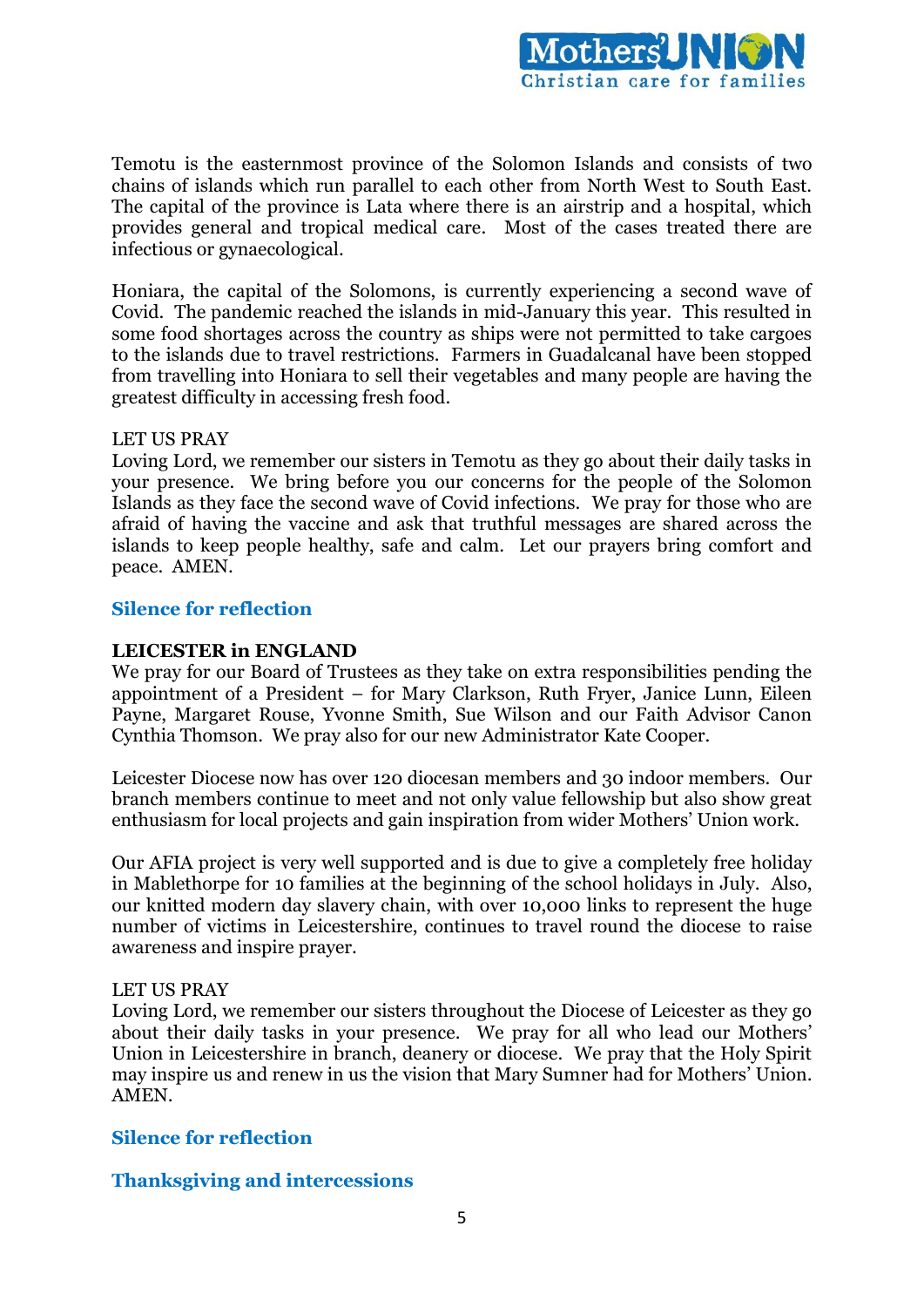

As we come to give thanks for Mothers' Union worldwide, and particularly for our link dioceses, may God encourage us in heart and unite us in love.

Loving Lord, we bring to you our praise for the fellowship and prayer support that we have through our links with Eastern Zambia – Mombasa – Gwagwalada – Ekiti-West – Leicester and Temotu.

We thank you for the times when we have built relationship through sharing. We thank you for the times when lack of news has driven us to pray and intercede.

We give thanks for the blessing of being united in prayer with our link dioceses. We pledge to continue to remember our sisters and brothers in prayer.

Loving Lord, help us to appreciate the blessings of being united together in the family of God. Let us ever be ready to intercede for each other for God's assistance and protection. May God encourage us in heart and unite us in love.

We pray for all members. May God be with them in every part of their lives, encouraging them and leading them, sheltering and strengthening them so they may work to your praise and glory. **Amen.**

### **The Lord's Prayer**

**Our Father, who art in heaven, hallowed be thy name; thy kingdom come; thy will be done; on earth as it is in heaven. Give us this day our daily bread. And forgive us our trespasses, as we forgive those who trespass against us. And lead us not into temptation; but deliver us from evil. For thine is the kingdom, the power and the glory, for ever and ever. Amen.**

**The Mothers' Union Prayer**

#### **Loving Lord,**

**We thank you for your love so freely given to us all. We pray for families around the world. Bless the work of the Mothers' Union as we seek to share your love through the encouragement, strengthening and support of marriage and family life. Empowered by your Spirit, may we be united in prayer and worship, and in love and service reach out as your hands across the world. In Jesus' name. Amen.**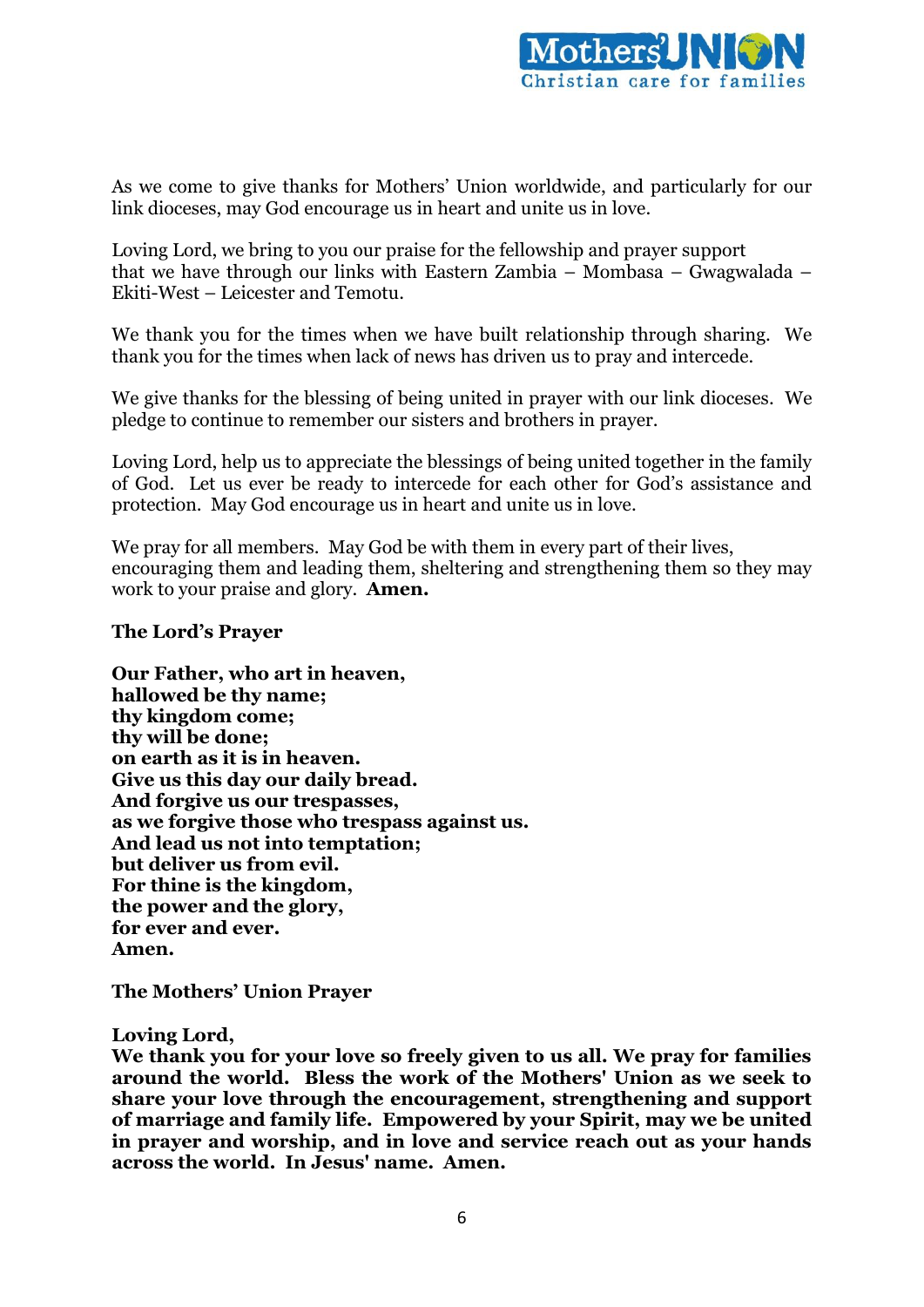

# **Sharing of the Peace**

God was in Christ, offering peace and forgiveness to the people of this world. *2 Corinthians 5:19*

As we share God's peace together we also reach out in peace to those with whom we are linked across the world. The peace of the Lord be with you: and also with you.

*We offer each other a sign of peace.*

HYMN (may be sung or said)

**One more step along the world I go One more step along the world I go From the old things to the new Keep me traveling along with you And it's from the old I travel to the new Keep me traveling along with you**

**'Round the corners of the world I turn More and more about the world I learn And the new things that I see You'll be looking at along with me And it's from the old I travel to the new Keep me traveling along with you**

**As I travel through the bad and good Keep me traveling the way I should Where I see no way to go You'll be telling me the way, I know And it's from the old I travel to the new Keep me traveling along with you**

**Give me courage when the world is rough Keep me loving though the world is tough Leap and sing in all I do Keep me traveling along with you And it's from the old I travel to the new Keep me traveling along with you**

**You are older than the world can be You are younger than the life in me Ever old and ever new Keep me traveling along with you And it's from the old I travel to the new Keep me traveling along with you**

### **Final blessing**